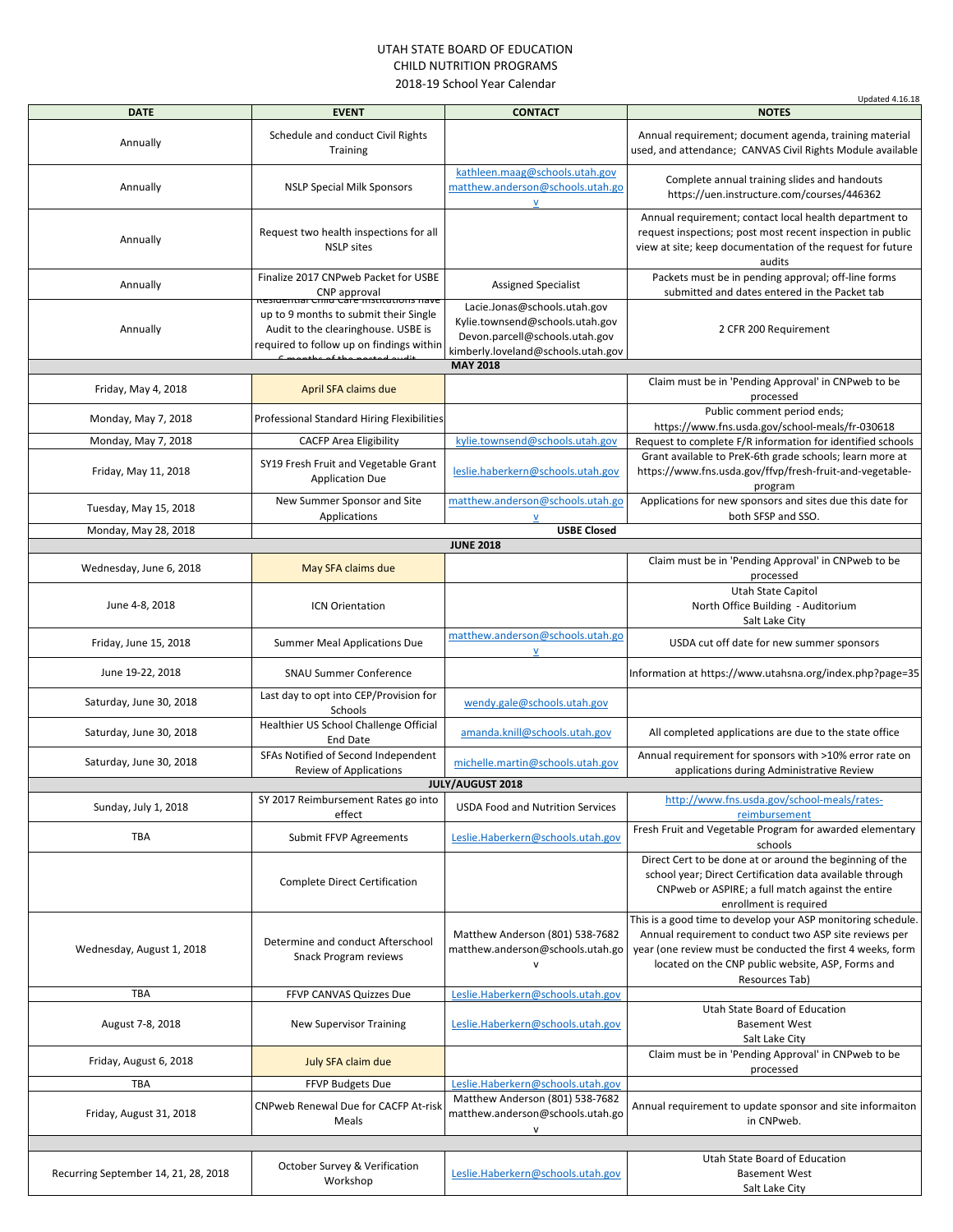| Thursday, September 6, 2018                                          | August SFA claims due                                               |                                                                  | Claim must be in 'Pending Approval' in CNPweb to be                                                                       |  |  |
|----------------------------------------------------------------------|---------------------------------------------------------------------|------------------------------------------------------------------|---------------------------------------------------------------------------------------------------------------------------|--|--|
|                                                                      |                                                                     |                                                                  | processed<br>Utah State Board of Education                                                                                |  |  |
| Thursday, September 6, 2018                                          | <b>AR Training</b>                                                  | Leslie.Haberkern@schools.utah.gov                                | <b>Basement West</b>                                                                                                      |  |  |
|                                                                      |                                                                     | Michelle.martin@schools.utah.gov                                 | Salt Lake City                                                                                                            |  |  |
| Tuesday, September 11, 2018                                          | <b>AR Training</b>                                                  | Leslie.Haberkern@schools.utah.gov                                | TBD                                                                                                                       |  |  |
| Michelle.martin@schools.utah.gov                                     |                                                                     |                                                                  |                                                                                                                           |  |  |
| OCTOBER 2018<br>Resources available http://www.farmtoschool.org/our- |                                                                     |                                                                  |                                                                                                                           |  |  |
|                                                                      | National Farm to School Month                                       |                                                                  | work/farm-to-school-month                                                                                                 |  |  |
| <b>TBA</b>                                                           | Apple Crunch Day                                                    | kate.wheeler@schools.utah.gov                                    |                                                                                                                           |  |  |
|                                                                      |                                                                     |                                                                  | Second Direct Cert to be done three months after the                                                                      |  |  |
|                                                                      | <b>Complete Direct Certification</b>                                |                                                                  | beginning of the school year; recommend doing a full match<br>prior to Oct. 31st to reduce verification pool and increase |  |  |
|                                                                      |                                                                     |                                                                  | October Survey free/reduced percentages                                                                                   |  |  |
|                                                                      |                                                                     |                                                                  | Report is completed in CNPweb under the 'Claims' tab; "Add"                                                               |  |  |
| First Week in October                                                | <b>Verification Summary</b>                                         |                                                                  | the Verification Results report to view the number and type                                                               |  |  |
|                                                                      |                                                                     |                                                                  | of applications to verify; information will reflect Friday, Sept.                                                         |  |  |
|                                                                      |                                                                     |                                                                  | 30th                                                                                                                      |  |  |
| Thursday, October 4, 2018                                            | September SFA claims due                                            |                                                                  | Claim must be in 'Pending Approval' in CNPweb to be<br>processed                                                          |  |  |
| Monday, October 8, 2018                                              |                                                                     | <b>USBE Closed</b>                                               |                                                                                                                           |  |  |
|                                                                      |                                                                     |                                                                  |                                                                                                                           |  |  |
| October 15-19, 2018                                                  | National School Lunch Week                                          |                                                                  | Additional information online at https://schoolnutrition.org                                                              |  |  |
|                                                                      |                                                                     | Leslie.Haberkern@schools.utah.gov                                |                                                                                                                           |  |  |
| October 24-25, 2018                                                  | Fall Business Meeting/USDA Foods                                    | kelsey.eller@schools.utah.gov<br>melissa.cowder@schools.utah.gov | TBD                                                                                                                       |  |  |
|                                                                      |                                                                     |                                                                  | Report is due in CNPweb under the 'Claims' tab by Nov. 15th;                                                              |  |  |
| Wednesday, October 31, 2018                                          | <b>October Survey Numbers</b>                                       |                                                                  | Data must reflect the last operating day of October                                                                       |  |  |
|                                                                      |                                                                     | <b>NOVEMBER 2018</b>                                             |                                                                                                                           |  |  |
| Tuesday, November 6, 2018                                            | October SFA claims due                                              |                                                                  | Claim must be in 'Pending Approval' in CNPweb to be                                                                       |  |  |
| Monday, November 12, 2018                                            |                                                                     | <b>USBE Closed</b>                                               | processed                                                                                                                 |  |  |
|                                                                      | <b>Complete Verification Activities</b>                             |                                                                  | Verification activities must be completed no later than Nov.                                                              |  |  |
|                                                                      |                                                                     |                                                                  | 15th annually                                                                                                             |  |  |
|                                                                      | <b>October Survey &amp; Racial Ethnic Data</b><br>(CNPweb)          |                                                                  | Report is completed in CNPweb under the 'Claims' tab                                                                      |  |  |
|                                                                      |                                                                     |                                                                  | Report is completed in CNPweb under the 'Claims' tab with                                                                 |  |  |
|                                                                      | LEA Second Review of Application                                    | michelle.martin@schools.utah.gov                                 | the October Survey; report reflects application status from                                                               |  |  |
| Thursday, November 15, 2018                                          | Report                                                              |                                                                  | July 1st-Oct. 31st, 2018; schools required to do this report                                                              |  |  |
|                                                                      |                                                                     |                                                                  | were contacted by USBE Child Nutrition Programs<br>Ensure current lunch prices are reflected on the Sponsor Info          |  |  |
|                                                                      | <b>Lunch Pricing Report</b>                                         | kimberly.loveland@schools.utah.gov                               | Sheet in CNPweb; information is reported by USBE CNP to                                                                   |  |  |
|                                                                      |                                                                     | tammi.walker@schools.utah.gov                                    | <b>USDA</b> annually                                                                                                      |  |  |
|                                                                      | <b>Food Safety Inspection Report</b>                                | kimberly.loveland@schools.utah.gov                               | USBE CNP pulls data from CNPweb Site Info Sheets to report                                                                |  |  |
|                                                                      |                                                                     | tammi.walker@schools.utah.gov                                    | to USDA annually                                                                                                          |  |  |
| Tuesday, November 20, 2018                                           | <b>Verification Results Report (CNPweb)</b>                         |                                                                  | Report is completed in CNPweb under the 'Claims' tab                                                                      |  |  |
| Friday, November 23, 2018                                            |                                                                     | <b>USBE Closed</b>                                               |                                                                                                                           |  |  |
|                                                                      |                                                                     | DECEMBER 2018                                                    |                                                                                                                           |  |  |
| Thursday, December 6, 2018                                           | November SFA claims due                                             |                                                                  | Claim must be in 'Pending Approval' in CNPweb to be<br>processed                                                          |  |  |
| Tuesday, December 25, 2018                                           |                                                                     | <b>USBE Closed</b>                                               |                                                                                                                           |  |  |
|                                                                      |                                                                     | JANUARY 2019                                                     |                                                                                                                           |  |  |
| Tuesday, January 1, 2019                                             |                                                                     | <b>USBE Closed</b>                                               |                                                                                                                           |  |  |
|                                                                      | <b>Complete Direct Certification Matching</b>                       |                                                                  | Third Direct Cert to be done six months after the beginning<br>of the school year                                         |  |  |
|                                                                      | Begin Food Service Management                                       |                                                                  |                                                                                                                           |  |  |
|                                                                      | Reviews if not completed for the SY                                 | kimberly.loveland@schools.utah.gov                               |                                                                                                                           |  |  |
| Monday, January 7, 2019                                              | December SFA claims due                                             |                                                                  | Claim must be in 'Pending Approval' in CNPweb to be                                                                       |  |  |
|                                                                      |                                                                     |                                                                  | processed                                                                                                                 |  |  |
| Monday, January 21, 2019                                             |                                                                     | <b>USBE Closed</b><br><b>FEBRUARY 2019</b>                       |                                                                                                                           |  |  |
|                                                                      |                                                                     |                                                                  | Form available on CNPweb 'Resources'; Annual requirement                                                                  |  |  |
|                                                                      | <b>Site Monitoring Completed</b>                                    |                                                                  | for SFAs with more than one site.                                                                                         |  |  |
|                                                                      |                                                                     |                                                                  |                                                                                                                           |  |  |
|                                                                      | Complete Food Service Management                                    | christopher.bruhn@schools.utah.gov                               | Submit copy of the completed reviews to USBE CNP                                                                          |  |  |
| Friday, February 1, 2019                                             | Reviews                                                             | kimberly.loveland@schools.utah.gov                               |                                                                                                                           |  |  |
|                                                                      |                                                                     | kathleen.maag@schools.utah.gov                                   | Monitoring must be conducted annually and submitted to                                                                    |  |  |
|                                                                      | <b>NSLP Special Milk Self-Evaluation</b><br><b>Review Completed</b> | matthew.anderson@schools.utah.go                                 | USBE CNP. Form is located on the CNP public website, SMP,                                                                 |  |  |
|                                                                      |                                                                     | v                                                                | Forms and Resources Tab.                                                                                                  |  |  |
|                                                                      |                                                                     |                                                                  | Application required for new charter schools, public, or                                                                  |  |  |
| Friday, February 1, 2019                                             | New SFAs Application of Intent for 2018<br>19 SY due                | Janalee Smith (801) 538-7685<br>janalee.smith@schools.utah.gov   | private non-profit schools interested in participating in the<br>National School Breakfast and/or National School Lunch   |  |  |
|                                                                      |                                                                     |                                                                  | Programs in SY 19-20                                                                                                      |  |  |
| Wednesday, February 6, 2019                                          | January SFA claims due                                              |                                                                  | Claim must be in 'Pending Approval' in CNPweb to be                                                                       |  |  |
|                                                                      |                                                                     |                                                                  | processed                                                                                                                 |  |  |
| Monday, February 18, 2019                                            |                                                                     | <b>USBE Closed</b>                                               |                                                                                                                           |  |  |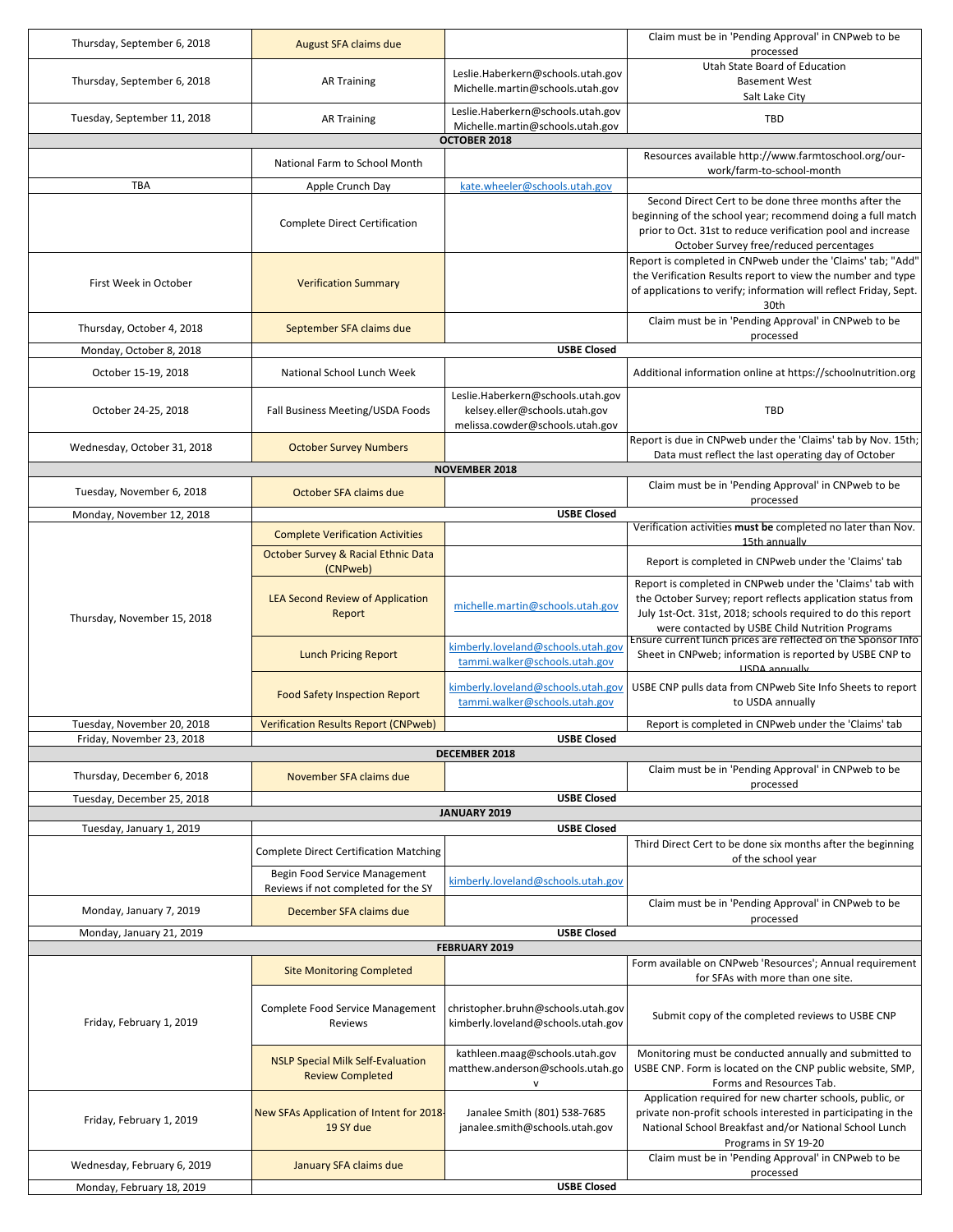| February 24-26, 2019     | Legislative Action Conference                                                                                     |                                                                          | School Nutrition Association, Washington, D.C.                                                                                                                                                                                                                                                                                                                                                                                                                                                                                                                                                                                       |
|--------------------------|-------------------------------------------------------------------------------------------------------------------|--------------------------------------------------------------------------|--------------------------------------------------------------------------------------------------------------------------------------------------------------------------------------------------------------------------------------------------------------------------------------------------------------------------------------------------------------------------------------------------------------------------------------------------------------------------------------------------------------------------------------------------------------------------------------------------------------------------------------|
|                          |                                                                                                                   | <b>MARCH 2019</b>                                                        | https://schoolnutrition.org                                                                                                                                                                                                                                                                                                                                                                                                                                                                                                                                                                                                          |
|                          | Notify USBE CNP if LEA/SFA will be<br>contracting with a Food Service<br>Management Company in the<br>upcoming SY | christopher.bruhn@schools.utah.gov<br>kimberly.loveland@schools.utah.gov |                                                                                                                                                                                                                                                                                                                                                                                                                                                                                                                                                                                                                                      |
| March                    | <b>National Nutrition Month</b>                                                                                   |                                                                          | Healthy Meals Resource System's National Nutrition Month<br>http://healthymeals.nal.usda.gov/features-<br>month/march/national-nutrition-month                                                                                                                                                                                                                                                                                                                                                                                                                                                                                       |
| <b>TBA</b>               | FFVP 2019-20 Applications Due                                                                                     | Leslie Haberkern (801) 538-7562<br>Leslie.Haberkern@schools.utah.gov     | Applications will be emailed out to SFAs 6 weeks prior to due<br>date                                                                                                                                                                                                                                                                                                                                                                                                                                                                                                                                                                |
| March 4-8, 2019          | National School Breakfast Week                                                                                    |                                                                          | Additional information at http://schoolnutrition.org                                                                                                                                                                                                                                                                                                                                                                                                                                                                                                                                                                                 |
| Wednesday, March 6, 2019 | February SFA claims due                                                                                           |                                                                          | Claim must be in 'Pending Approval' in CNPweb to be<br>processed                                                                                                                                                                                                                                                                                                                                                                                                                                                                                                                                                                     |
|                          |                                                                                                                   | <b>APRIL 2019</b>                                                        |                                                                                                                                                                                                                                                                                                                                                                                                                                                                                                                                                                                                                                      |
|                          | Sponsors determine and conduct ASP<br>reviews                                                                     |                                                                          | Annual requirement to conduct two Afterschool Program<br>(ASP) site reviews per year (one review must be conducted<br>the first 4 weeks of operation)                                                                                                                                                                                                                                                                                                                                                                                                                                                                                |
|                          | <b>CEP Eligibility Report Date</b>                                                                                | Assigned Specialist                                                      | For eligible sites, identified student data reported as of April<br>1                                                                                                                                                                                                                                                                                                                                                                                                                                                                                                                                                                |
| Thursday, April 4, 2019  | March SFA claims due                                                                                              |                                                                          | Claim must be in 'Pending Approval' in CNPweb to be<br>processed                                                                                                                                                                                                                                                                                                                                                                                                                                                                                                                                                                     |
| Monday, April 15, 2019   | SFSP/SSO Applications & Renewals due<br>(CNPweb)                                                                  | Matthew Anderson (801) 538-7682<br>matthew.anderson@schools.utah.go<br>V | Target deadline for renewing sponsors and sites to be<br>updated in CNPweb.                                                                                                                                                                                                                                                                                                                                                                                                                                                                                                                                                          |
| Monday, April 15, 2019   | USBE CNP Notifies LEAs of District Wide<br><b>CEP</b>                                                             |                                                                          |                                                                                                                                                                                                                                                                                                                                                                                                                                                                                                                                                                                                                                      |
| Last Week in April       | Every Kid Healthy Week                                                                                            | May 2019                                                                 | Action for Healthy Kids http://everykidhealthyweek.org/                                                                                                                                                                                                                                                                                                                                                                                                                                                                                                                                                                              |
|                          | FDP Sponsor Renewal/Certification                                                                                 | melissa.cowder@schools.utah.gov                                          |                                                                                                                                                                                                                                                                                                                                                                                                                                                                                                                                                                                                                                      |
|                          | (CNPweb)                                                                                                          | kelsey.eller@schools.utah.gov                                            | Renewal to be completed by the end of May 2019                                                                                                                                                                                                                                                                                                                                                                                                                                                                                                                                                                                       |
|                          | <b>NSLP Agreement Renewals (CNPweb)</b>                                                                           | <b>Assigned Specialist</b>                                               | Renewal to be completed by the first of August 2019                                                                                                                                                                                                                                                                                                                                                                                                                                                                                                                                                                                  |
|                          | SFA Summer Outreach                                                                                               |                                                                          | http://www.fns.usda.gov/summerfoodrocks                                                                                                                                                                                                                                                                                                                                                                                                                                                                                                                                                                                              |
| Wednesday, May 1, 2019   | List of LEAs and schools eligible to<br>participate in CEP posted on public<br>website and sent to USDA           | <b>USBE CNP</b>                                                          |                                                                                                                                                                                                                                                                                                                                                                                                                                                                                                                                                                                                                                      |
| Friday, May 3, 2019      | School Lunch Hero Day                                                                                             |                                                                          | Additional information at<br>http://www.schoollunchheroday.com/                                                                                                                                                                                                                                                                                                                                                                                                                                                                                                                                                                      |
| May 5-8, 2019            | <b>ACDA Annual Conference</b>                                                                                     |                                                                          | Niagara Falls, NY<br>http://www.commodityfoods.org/acda-annual-conference                                                                                                                                                                                                                                                                                                                                                                                                                                                                                                                                                            |
| Monday, May 6, 2019      | April SFA claims due                                                                                              |                                                                          | Claim must be in 'Pending Approval' in CNPweb to be<br>processed                                                                                                                                                                                                                                                                                                                                                                                                                                                                                                                                                                     |
| Monday, May 27, 2019     |                                                                                                                   | <b>USBE Closed</b><br><b>JUNE 2019</b>                                   |                                                                                                                                                                                                                                                                                                                                                                                                                                                                                                                                                                                                                                      |
| Thursday, June 6, 2019   | May SFA claims due                                                                                                |                                                                          | Claim must be in 'Pending Approval' in CNPweb to be<br>processed                                                                                                                                                                                                                                                                                                                                                                                                                                                                                                                                                                     |
| <b>TBA</b>               | <b>SNAU Summer Conference</b>                                                                                     | https://www.utahsna.org/                                                 | TBA                                                                                                                                                                                                                                                                                                                                                                                                                                                                                                                                                                                                                                  |
| Sunday, June 30, 2019    | Commodities self-storage review due                                                                               | melissa.cowder@schools.utah.gov<br>kelsey.eller@schools.utah.gov         | Complete annual review and retain copy with your program<br>records                                                                                                                                                                                                                                                                                                                                                                                                                                                                                                                                                                  |
|                          | Last day of the state fiscal year                                                                                 |                                                                          |                                                                                                                                                                                                                                                                                                                                                                                                                                                                                                                                                                                                                                      |
|                          |                                                                                                                   | <b>JULY 2019</b>                                                         | July 1, 2019, LEAs will be required to provide up to 10 school                                                                                                                                                                                                                                                                                                                                                                                                                                                                                                                                                                       |
| Monday, July 1, 2019     | Transfer of Provision Eligibility in Effect                                                                       |                                                                          | days of free meals to students who transfer from a Provision<br>to a non-Provision school in a different LEA. State agencies<br>also have discretion to allow LEAs to provide up to 30<br>operating days (or until a new eligibility determination is<br>made, whichever comes first) of free meals to students who<br>transfer from Provision to non-Provision schools, within or<br>between LEAs, both during and between school years<br>(Ensuring Year-long Eligibility in the School Lunch and School<br>Breakfast Programs, SP51-2016, August 5, 2016,<br>https://www.fns.usda.gov/sites/default/files/cn/SP51_2016o<br>s.pdf) |
| Thursday, July 4, 2019   |                                                                                                                   | <b>USBE Closed</b>                                                       | Claim must be in 'Pending Approval' in CNPweb to be                                                                                                                                                                                                                                                                                                                                                                                                                                                                                                                                                                                  |
| Friday, July 5, 2019     | June SFA claims due                                                                                               | https://schoolnutrition.org/meetings                                     | processed<br><b>Annual National Conference</b>                                                                                                                                                                                                                                                                                                                                                                                                                                                                                                                                                                                       |
| July 14-16, 2019         | ANC                                                                                                               |                                                                          | School Nutrition Association St. Louis, MO                                                                                                                                                                                                                                                                                                                                                                                                                                                                                                                                                                                           |
| Wednesday, July 24, 2019 | <b>USBE Closed</b><br>August 2019                                                                                 |                                                                          |                                                                                                                                                                                                                                                                                                                                                                                                                                                                                                                                                                                                                                      |
| Tuesday, August 6, 2019  | July SFA claims due                                                                                               |                                                                          | Claim must be in 'Pending Approval' in CNPweb to be                                                                                                                                                                                                                                                                                                                                                                                                                                                                                                                                                                                  |
|                          |                                                                                                                   | September 2019                                                           | processed                                                                                                                                                                                                                                                                                                                                                                                                                                                                                                                                                                                                                            |